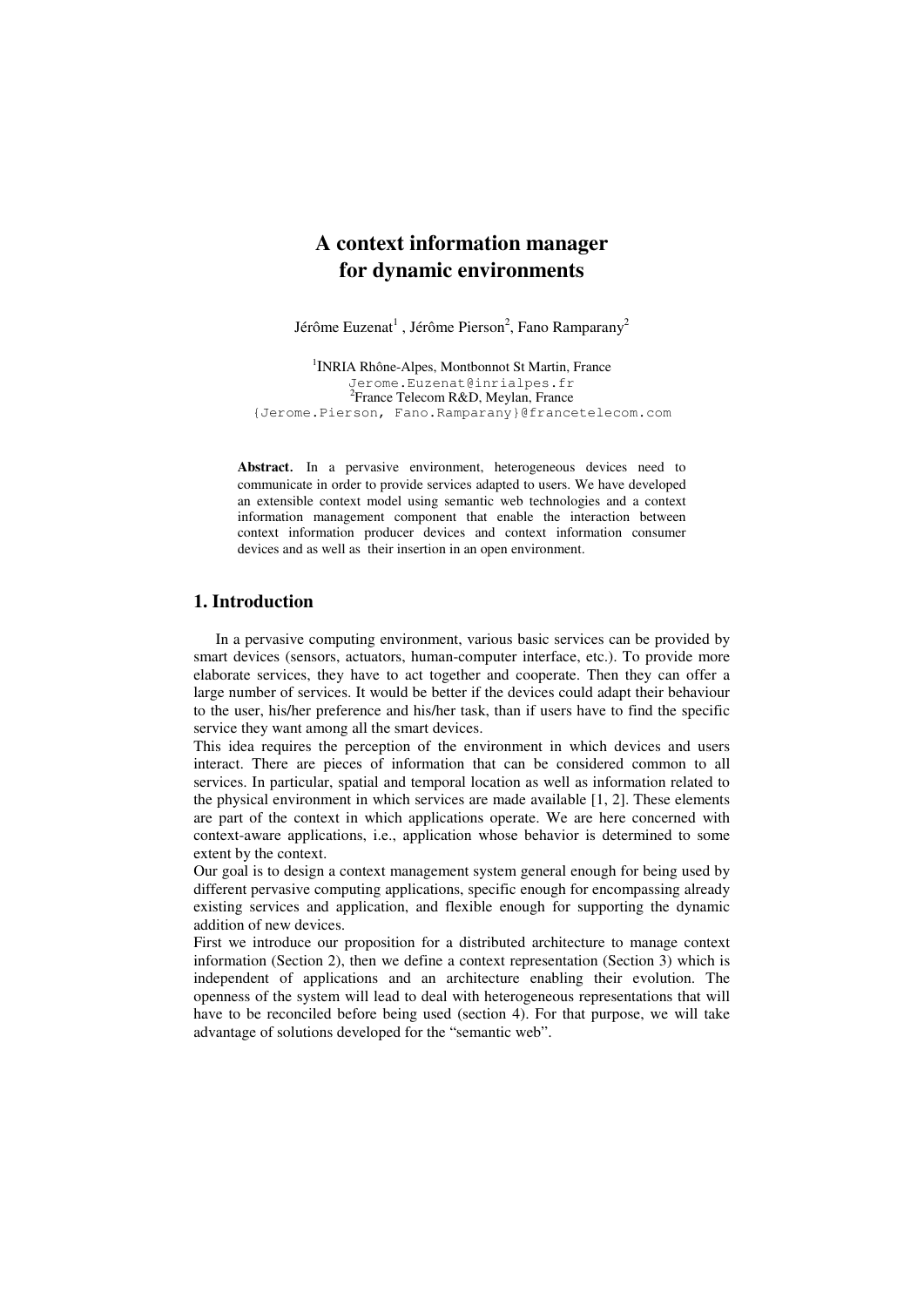#### **2. A context information management component**

Context is the set of information (partly) characterizing the situation of some entity [3]. The notion of context is not universal but relative to some situation, task or application [4, 5]. Pervasive Computing applications retrieve context data directly or indirectly from sensors, which are grounded in the physical environment. We propose an architecture in which applications won't need to directly connect to each sensor available and where adding a new sensor won't require all applications to be recompiled and redeployed.

Designing architecture for hosting context-aware services, suggests the development of a context management service for providing other services or devices context information [6, 7, 11]. In our approach, each device (or his proxy if it cannot embed enough computing resource) or service embeds a context management component (CMC) for maintaining context information for its own use or for the benefit of others (Fig. 1).

This component provides mechanisms for helping context-aware devices to request context information from context sensitive devices. For this purpose we design a protocol enabling devices to identify a service, know what kind of context information it could provide and interact with it in order to access this information. Thus the context management component provides few methods. A first method allows identifying devices that are available in the environment. The identifier can then be used to contact the device. Alternatively, it could be used to get a more detailed description of the device (e.g. in case the identifier is a URI pointing to a network location where a description of the identified object is stored). A second method identifies the class (in OWL terminology) of the device. In theory, this class should be accessible from the network and once its definition is found, it provides a detailed description of the device. A third method provides the device description (or rather that of context information they provide) in a OWL formalism (OWL-S). A fourth method is used to post queries to the devices and to get the context information returned.

Thus any device is able to: find out, in its environment, services that are able to provide information relevant to its own context, get features of services that have been found (for example, measurement precision), connect to the selected service to get the information sought.

We need a language to describe the context model of heterogeneous devices so that these devices can interact in a dynamic environment.



Fig. 1: Each device embeds a context management component (CMC) and a semantic description of his context.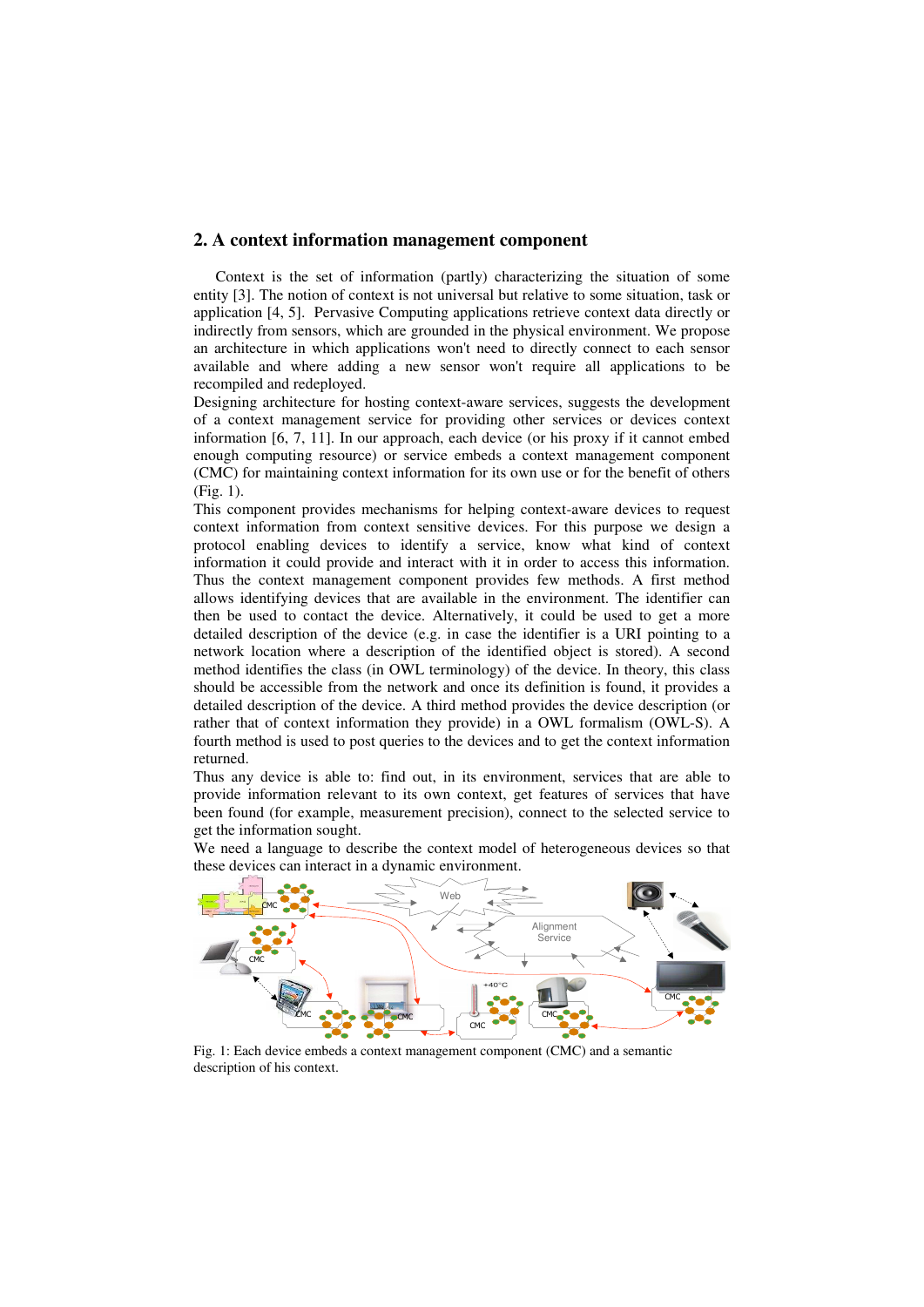#### **3. Context model and language**

In this dynamic pervasive environment, each CMC manages context information of its device. To express its context model, its needs or its capabilities, we use semantic web languages described below. They ensure interoperability between these heterogeneous devices.

The ground language for the semantic web is RDF (Resource Description Framework [8]). It enables expressing assertions of the form subject-predicate-object. The strength of RDF is that the names of entities (subjects, predicates or objects) are URIs (the identifiers of the web that can be seen as a generalization of URLs: http://www.w3c.org/sw). This opens the possibility for different RDF documents to refer precisely to an entity (it is reasonable to think that a URI denotes the same thing for all of its users).

The OWL language [9], has been designed for expressing « ontologies » or conceptual models of a domain of knowledge. It constrains the interpretation of RDF graphs concerning this domain. OWL defines classes of objects and predicates and makes it possible to declare constraints applying to them (i.e., that the « output » of a « thermometer » is a « temperature »).

The context model that we will use at that stage is very simple: a context is a set of RDF assertions. Interoperability is guaranteed through considering that context-aware devices are consumer and producer of RDF. However, this is not precise enough and devices might want to extract only the relevant information from context sources. For that purpose, a language like RDQL [10] is useful for querying or subscribing to context sources. In order to post the relevant queries to the adequate components, it is necessary that components publish the OWL classes of objects and properties on which they can answer.

## **4. Openness, dynamics and heterogeneity**

The languages developed for the semantic web, and particularly RDF and OWL, are adapted to context representation in pervasive computing and particularly to the representation of dynamically evolving contexts for two reasons: these languages are open: they implement the open world assumption under which it is always possible to add more information to a context characterization; and they have been designed to work in a networked way.

If we can add components at any time, they are not easily usable. Indeed, there is no a priori reason that components available, new applications and new sensors are really compatible. Fortunately, using the knowledge representation techniques that are integrated in OWL language it is possible to introduce new devices in the environment by extending the ontology, through specifying a new concept or a property. The applications must be as general as possible to describe the information they need whereas the context management system must be as precise as possible on the information it makes available. This approach enables the most specialized applications to take advantage of CMCs. The essential point is to have sufficiently generic ontologies to cover the various concepts implied in pervasive computing applications [12].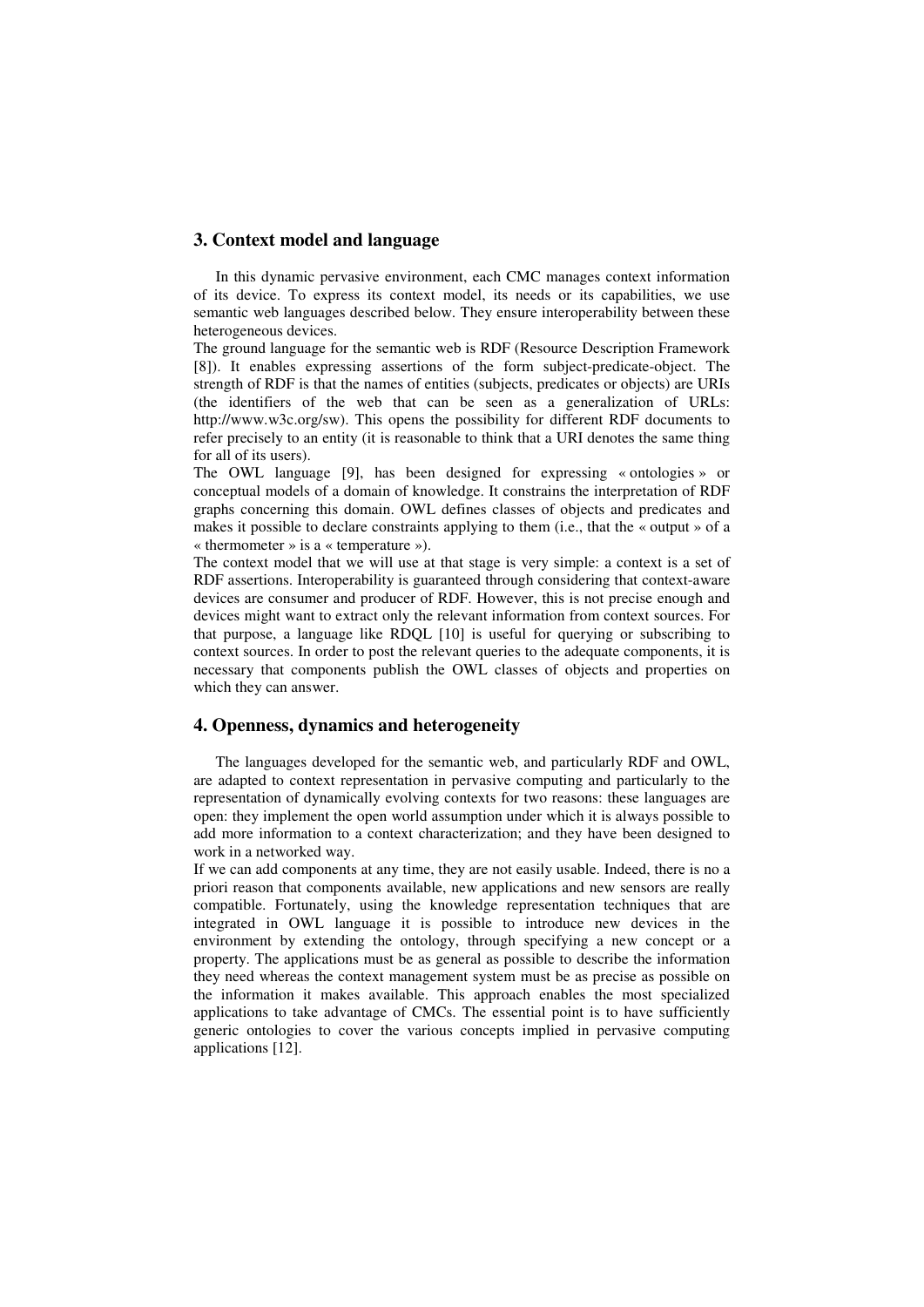Unfortunately this is not always the case and agreeing on standard, universal and self contained context ontology is not a reasonable assumption. This raises the issue of matching context information produced to applications context information requirements. There are three alternative approaches addressing interoperability in pervasive computing environments: (i) A priori standardisation of ontologies, (ii) setting up mediators among ontologies and (iii) a dynamical ontology alignment service. These three approaches are not incompatible and might even be jointly used. We propose to set up one (or more) ontologies alignment service(s) (Fig. 2). The goal of such service is to help agents (context managers in our case) to find a matching between different ontologies. These services provide mechanisms for finding out ontologies close to a given ontology, archiving (and retrieving) past alignments, dynamically computing matching between two ontologies and translating queries and responses to queries between context managers that use different ontologies [13].



Fig. 2: For finding correspondence between his model and the model of the context information provider, the window service asks to an alignment service to translate his model to another device model.

#### **5. Conclusion and perspectives**

We specifically addressed the problem of adaptability of context management to an ever-evolving world. This is achieved by providing distributed component based architecture and by using semantic web technologies. Components enable the addition, at any moment, of new devices that can provide information about the context of applications. The use of RDF and OWL ensures interoperability between components developed independently by taking advantage of the open character of these technologies. Moreover, using ontology alignment modules allows dealing with the necessary heterogeneity between components. The proposed approach relies on a minimal commitment on basic technologies: RDF, OWL, and some identification protocol.

We are currently developing a demonstrator of this technology. We will develop a toolkit for developers of pervasive applications which help them deploy a distributed context management system. This toolkit will provide a component to manage (search, diffuse and update) context information.